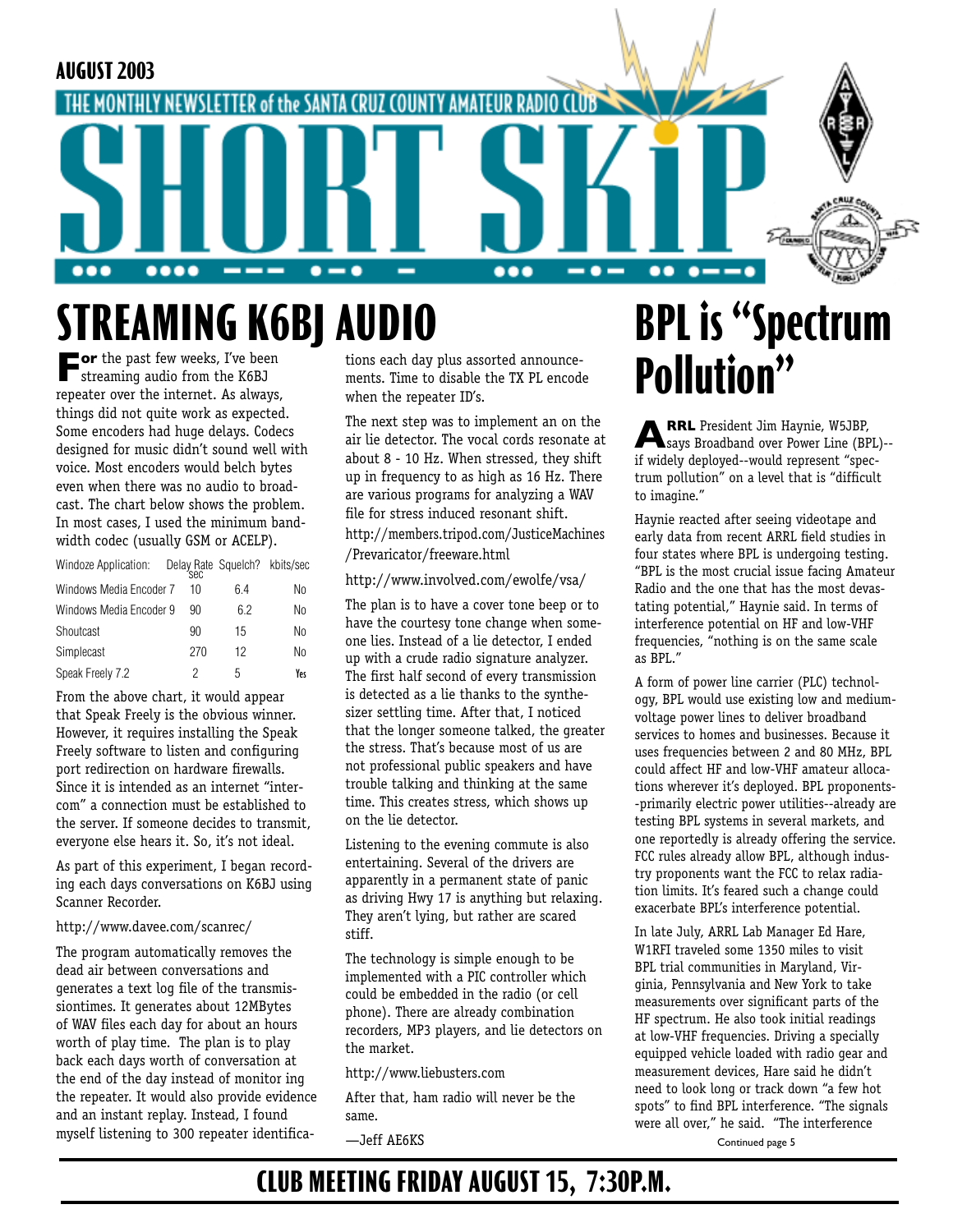## **2 AUGUST 2003 3**



Published 12 times per year. Free to members. *Santa Cruz County Amateur Radio Club, Inc.* Post Office Box 238 Santa Cruz, CA 95061-0238

Editor and Publisher Ron Baldwin, K6EXT (831) 419-1025 K6EXT@fireclay.com Columnist: Art Lee, WF6P Writer: Ron Skelton, W6WO Distribution: Elaine Pennell, KE6FRA

## **August Speaker: Ben/N6FM**

**TOPIC:** "9-1-1 in Santa Cruz County"

**BIO:** I've been a licensed ham since 1962, Extra since 1966. Worked for US Navy from 1966 to 1973 and went through their four year electronics apprenticeship there. worked on aircraft navigation, identification and communications systems and fire control radar.

Worked for Motorola from 1973 to 1974 then left to work for a provate mobile telephone company until 1975. Went to work for the City of Costa Mesa as communications department tech until 1994. While there, became involved in one of the first computer aided dispatch systems installed, using DEC PDP11-70 and then vax. Attended programming classes by vendor.

Moved up to Santa Cruz to join a team designing, building, and managing a new 9-1-1 center to consolidate the dispatch activities of the Sheriff, and the police departments Santa Cruz, Watsonville, and Capitola , and the 10 fire agencies and AMR ambulance. My role is managing the systems there.

Married, XYL is Diana, son Daniel KC6NVC who currently works for North County Tow and soon Fed EX.

**Would** like to report that this is the clearest warmest most beautiful Santa Cruz summer that I can remember! Hello all fellow amateurs. It looks like it's comming up time for another club meeting. I believe we are meeting down in the basement in the main hospital again this month. Be sure to check with Jim's (NF6Z) announcements also included in this magazine for the official word. I hope all

of you guys have used this most excellant summer to

the best advantage. I have been working on some projects to improve my home station and doing a little operating as well. I have learned so much and it seems the more I do the more I learn. I'm going to keep doing that! As usual, the meetings are a great place to get those eyeball QSO's in. It's very fun to talk to everyone at our meetings. Please come out and make this meeting fun.

—73 Richard KG6AXD

# **Member profile David Shoaf KG6IRW/M**

Prez Sez

**D** avid and his XYL Sharon clearly love Capitola and have embarked on a project that gives a whole new meaning to "Home Brew". By literally moving a precious old house to one side they are able to preserve the past as well as gain space to construct a new house on the lot. The

picture shows a tense moment when the house had been lifted onto wheels and was being pushed into its new position. Has anyone operated ham radio from a moving house we wondered!

David's interest in the radio goes way back and he holds an Amateur Extra Class license and a Commercial Radio-Telephone License.

David has a BS Computer Information Systems and BS in Electronics Engineering, with a major in Analog RF systems. At HP David is the World-Wide HP Standards Marketing Manager specializing Inter-

net software technologies. His expertise in the software arena blends well with his passion for radio equipment. A busy fellow but he finds time to be supportive of activities at N6IJ and is a regular contributor at our CAKE meetings, in addition to building a couple of K2s just for fun.



Lots of knowledge, vision and energy are coupled with a jovial personality. We are all better off for having David a member of our club. Wish him well with his ambitious project.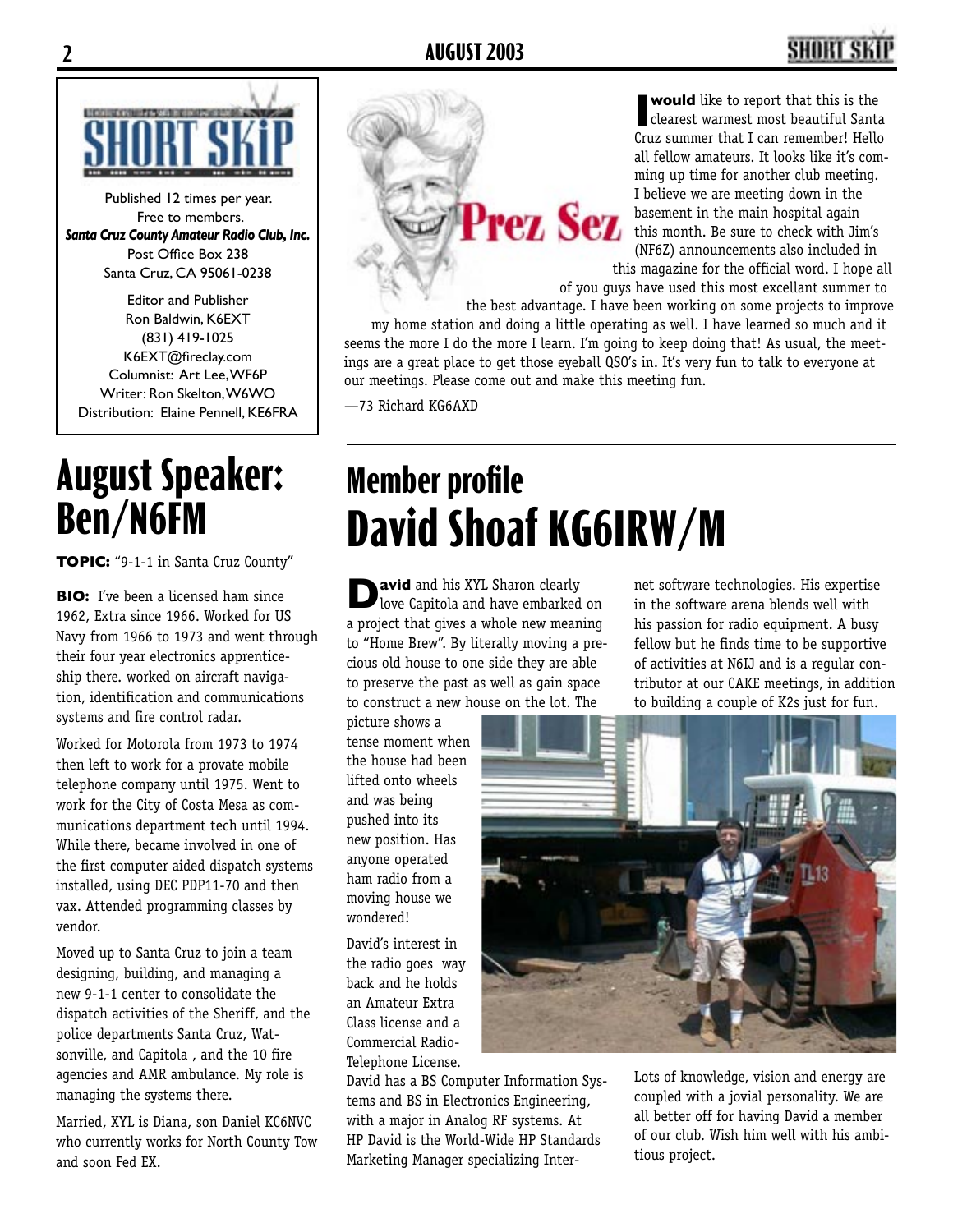## **2 AUGUST 2003 3**



**I received** a nice packet in the mail<br>earlier this month from Patrick Henry, WA6PKM, our club member up in Gold Beach, Ore. The information he sent included a special supplement to his Curry Coastal Pilot newspaper. The supplement honored servicemen and servicewomen who served in WWII. In the photos, they all looked so young! The women were beauties and the men, handsome. The editor ran the feature after asking for input from the community. Stories flooded in from servicemenand women or their families. Regrettably, they could only publish a few. "This is a shame, "

wrote the editor, "as the ages of these veterans was from 75 to 90. We are losing this generation at a rate of 1000 or more per day." (Note: my brother was a 17 year old sailor aboard the USS Saint Louis during the Japanese attack on Pearl Harbor. He will be celebrating his 80th birthday in September.) In his letter, Pat says, "I am fortunate to live in a very patriotic area."

Pat included a copy of the Coos County Radio Club and Pelican Bay ARC newsletters. They both contained photos and, in the former, a couple of ham cartoons. One cartoon pictured a patient on a psychiatrist's office couch with a dozen handhelds hanging on his belt. The caption read: "Well, it all started when I was a child. I felt I had difficulty communicating with people." Cute. The Coos County ARC is teaching Morse Code, SSTV, Packet and Pactor technology. Both clubs look very active. I will pass on the copies of the Newsletters to our editor, Ron. Thanks for sending the material, Pat.

# **DX Report from Big Sur**

We returned from 4 wonderful days camping on the coast in the Big Sur area. The site had superb views to the West and the South but propagation would be completely blocked by mountains to the North and East.

I did not expect to hear any EU stations but I found a good signal from a G on 30 meters and on 20 meters at around 10 PM I heard other very weak stations working the West Coast and into the Pacific. The reason I could copy them at all was the atmospheric noise and man-made noise levels were lower than I have ever experienced. I guessed there were no distant storms from the West and the mountains blocked anything from the East. Things changed on the second night as someone on the site had what sounded like a bug zapper that put out S9+ noise. The Icom 706 noise blanker was totally ineffective.

I was getting reports that my CW signal was choppy and in one QSO it was suggested this was due to the poor QSK capability of the 706. Shifted to semi break-in and all was well. One more reason I have found to dislike this radio. The good news is that I had fun operating /P and the best DX was China and Antarctica- at least the screwdriver antenna worked well.

—Ron W6WO



Did you know? Many of our new (!) hams have been receiving license expiration notices from ARRL? Golly, can it be that 10 years has gone by so quickly? Daughter Joyce, husband Preston and their daughter Cheri have only a couple of months to go. I downloaded the ARRL forms for them to fill out but told them to save thirty-seven cents postage and renew over the internet directly to FCC. Wow! What a difficult task that turns out to be. I tried to renew Donna's, but came up empty. Lotsa clicking around with my mouse produced only half of what she needed. At least we were all able to obtain the prerequisite core (FRN) number. Joyce, KN6RR, wrote an email to FCC and received a lengthy and complicate set of directions to follow. I'll have to see how she made out. Seems like it shouldn't be that hard.

I just finished reading "Beyond Survival: Building On Hard Times - A POWs Inspiring Story," by Gerald Coffee, Captain, US Navy (ret). I met Jerry in Honolulu after his release where his family and mine were close. Jerry describes the treatment given POWs of the Vietnam War. Some died in captivity, others were permanently deformed from wounds and injuries not treated by the NVA. Jerry listed many of my former squadron mates who were shot down over Laos, Cambodia and North Vietnam. He described the tap code method used for communications. Morse code was too cumbersome to use so a matrix of columns and rows of 5 each was used for a total of 25 letters. By using the tap code, vital information was passed between the hundreds of captives, keeping them up on the latest news. Communications from cell to cell was a tremendous morale booster. For a look into the heroism and hardships our captured men endured, the book is available in the Santa Cruz public library.

According to Leon Fletcher, AA6ZG, Dan Anderson, AA6GD, is ill and is not receiving visits or telephone calls at this time.

Correction to last month's Short Skip: I had listed Leon Fletcher's call sign as AA6GP, it is AA6ZG. Sorry Leon. AA6GP is Tim Foy; sailor, surfer, mechanical engineer and former Santa Cruzian who I talk with daily on the Baja California MM net.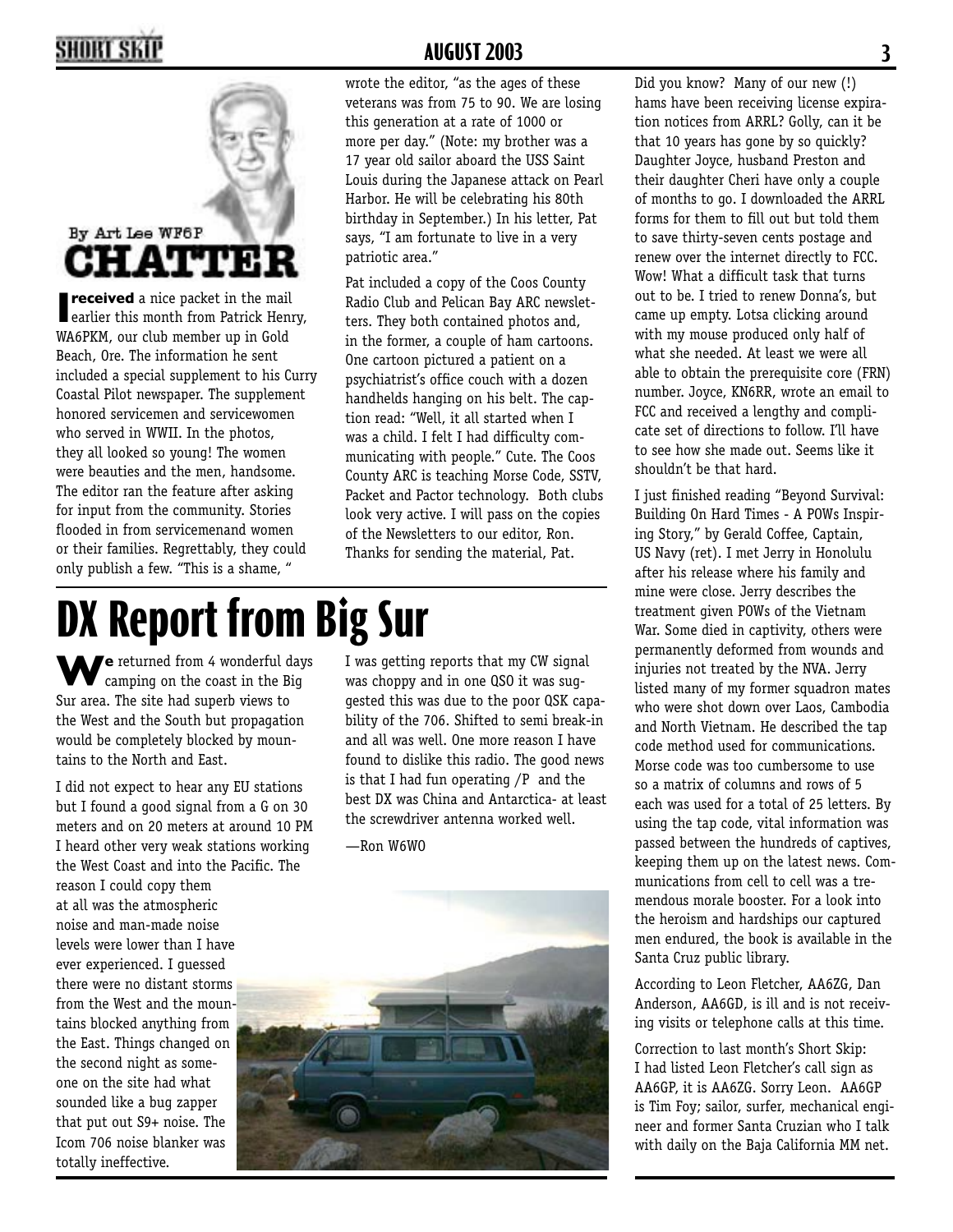## **TUTORIALS on the Internet 4 AUGUST 2003 5**

The internet is such a powerful reference source. Search engines such as Google make it soooo easy to find just about anything about anything....

One of the ways to whittle down a search on Google is to use Boolean Expressions. These include AND NOT OR and other functions. Check into Google for an explanation of it's advanced search capabilities.

Here is a powerful tip though. Suppose you want to come up to speed on that always mysterious subject, transmission lines....In fact a tutorial on them would be great. For that matter a tutorial on any topic you need to come up to speed on, can be had very simply by using Google, and typing in the search box:

"Transmission Lines" +Tutorial

This will get you dozens of tutorials on transmission lines.

You have to type it in carefully....Quotes around multiple words return only the exact match of the multiple words inside the quotes, and the (+) sign is the boolean that ties the transmission line subject with anything also having the word Tutorial in it. Be sure to have at least three spaces in front of the plus sign, required, in order to make it indicate an "and" function....

—73, de Pat AA6EG

## **CW CODE PRACTICE**

Interested in building a small code practice machine capable of displaying input from an Iambic key

Take a look at CwType:

http://www.dxsoft.com/

You connect your paddle to your printer port (with a couple of resistors on specified pins) and the code you send is displayed in the text area of the CwType window. Add a connection from your computer to your transceiver and it's a supermemory keyer.

— W3TM

## **MARINA AIR FAIRE**

October 4 is our Marina Air Faire. A gathering of Eagles! WWII warbirds, and WWII fighter Aces, and bunches more. Consider coming down for a good time....all is free, admission, and parking.

There will be as many as 14 P-51 mustangs giving rides to the public during the saturday show.

(This may be one of the largest gatherings of P-51 Mustangs in one location on west coast, in a long time...possibly ever....)

I am looking to install a APRS system in a plane and provide a PC display to the gathered audiencel. Anyone interested in making this happen?

—Pat AA6E aae6@hotmail.com

# **SDR...**

Here is a readable article about Software Defined Radios which is a recognized trend both in commercial and Ham Radio products.

http://www.intel.com/update/contents/ wi07031.htm

Most of the action that I am aware of in the ham fraternity is in the LinRad area. Now if only I could get past the command line!!!!!

## **MUSICAL HAMS**

The musical minded members in the club might be interested to know that a famous Welsh choir will be performing in Santa Cruz on October 28th and in Salinas on October 30th. Two members of the choir are hams which is how I got involved with setting up the venues.

The beautiful sounds of this choir of about 50 voices can be heard on their web site at <www.malechoir.com> it's well worth checking out

They come here entirely at their own expense and no tickets are sold for the performances. The majority of the choir will stay in hotels but a few would like to be hosted by local people. All in all it is a very expensive vacation but such is their pride in Welsh culture.

I am presently polling my circle of friends (and that I hope includes at least some club members HI) with a request for offers of accommodation. They will need some single accommodation and some double accommodation for those who will travel with their wives.

Please let me know if you have questions or will be in a position to assist these fine folks.

—73, Ron W6WO

—73, Ron W6WO

## **NCVEC FILES TO END CW TESTING IN THE USA**

The National Conference of Volunteer Examination Coordinators has filed a Petition for Rule Making before the FCC to end Morse testing in the United States. In its July 29th request, the NCVEC asks the FCC for an immediate end of CW testing of applicants. The NCVEC request is based primarily on the action taken in Geneva at last months World Radiocommunications Conference. At that time, Morse testing as a world standard was abolished, leaving it to individual nations to decide whether or not to continue to administer CW exams. The NCVEC petition concurs with the WRC findings. It notes an appearance that most of today's radio amateurs want to communicate using voice. Because of this, the NCVEC says that it makes no sense from a regulatory standpoint to require hams to be Morse proficient when the greater majority of radio amateurs show no desire to use the mode. The petition also notes that the future of the hobby now encompasses many new modes that were undreamed of only a few short years ago. It adds that while manual telegraphy is a noble part of Amateur Radio's past, it is no longer the services prime emission mode. The NCVEC approach will still requires all applicants for an Amateur Service license or upgrade to pass the current written exams. Only Morse testing would be eliminated. As we go to air no Rule Making designation has been assigned to this request by the FCC. The full text of the petition can be found on our website at www.arnewsline.org (ARNewsline(tm) from NCVEC release)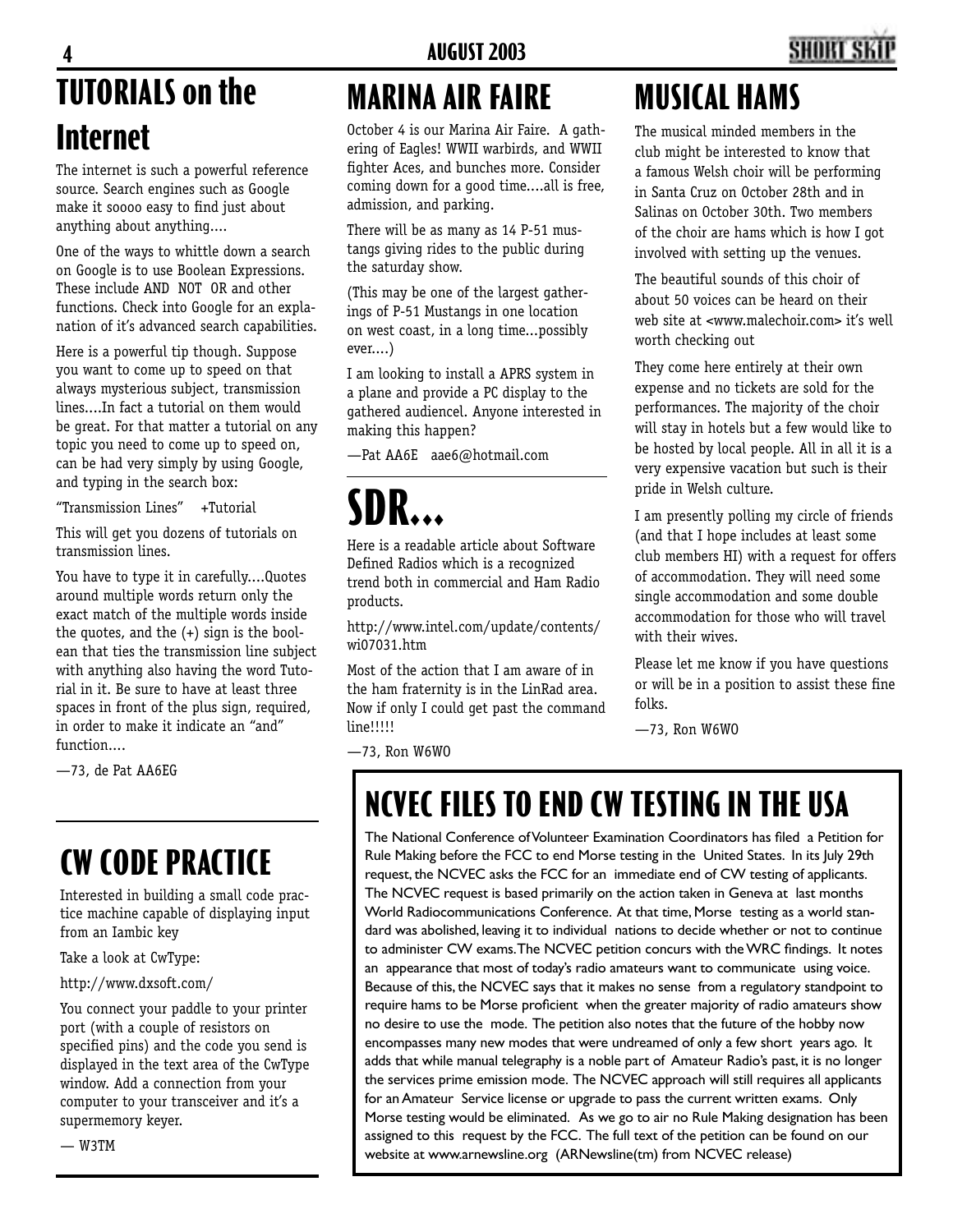### **BPL Interference continued**

found ranged from moderate to extremely strong," Hare said. The video shows the S meter of an HF transceiver holding steady in excess of S9 as the speaker emits a crackling din, which one observer described as sounding like a Geiger counter. Only the very strongest amateur signals broke through on 20 and 15 meters. Hare noted that the field strengths of the various systems all were within FCC Part 15 limits for power line carrier (PLC) devices.

At a couple of points, the video shows noise continuing nearly unabated on 15 and 20 meters as the car moves down long streets lined with overhead wiring. Hare said the signal propagated for at least a couple of miles down one road. "Signals would have been much stronger using a gain antenna," he observed. Hare's vehicle carried a roofmounted, horizontally polarized Buddi-Pole antenna--a loaded dipole.

Each BPL system exhibited a unique sound depending upon the modulation scheme it used, and Hare said he was able to distinguish three types during his recent tour. While in most cases, the signal sounded like static or pulse noise, in one city, it resembled sort of interference a computer monitor or similar device might generate, with warbling "birdies" blanketing the bands at closely spaced intervals. "Naturally, overhead wiring was the worst," Hare said. BPL signals continued to be audible in neighborhoods with underground electrical utility wiring, although it was somewhat attenuated.

The ARRL already has filed a 120-page package of text and technical exhibits in response to the FCC's Notice of Inquiry in late May. The League plans to file reply comments- responses to comments already filed--by the recently extended August 20 FCC deadline.

Haynie says a lot of hams want to know more about BPL but are put off by the size and depth of the technical documents and filings. He feels that seeing the video presentation might make a stronger impression. Countering critics who suggest that the League is only using BPL as a fund-raising ploy, Haynie said the League would not be putting as much effort into attempting to quantify the BPL threat and to put a face on it if it weren't real.

"The BPL industry and their associations have told the FCC and the world that there is no interference potential from BPL systems," Haynie said. He noted that the American Public Power Association, in its comments to the FCC, put the burden on the technology's challengers to empirically demonstrate its

### **LEGISLATION SIGNED 4 AUGUST 2003 5**

Governor Davis signed legislation today that would ensure that amateur radio stations' communication will not be obstructed by any city or county ordinance. Due to the wide number of volunteers who utilize their amateur radio licenses during times of natural disasters or emergency situations, maintaining amateur radio stations' ability to broadcast is an important resource to security and rescue aid.

"Licensed amateur radio operators give thousands of hours of volunteer service to the state and local governments," Gov. Davis said. "They are an important part of our public safety network."

AB 1228 by Assembly member Bob Dutton (R-Rancho Cucamonga) mandates that city or county ordinances that regulate amateur radio station antenna do not obstruct the communication abilities of the station. It also allows the antenna structures of the radio stations to be constructed to effectively maintain their broadcast services; therefore, preserving the integrity of the radio communication system.

There are nearly 5,000 volunteers in the state of California who hold amateur radio licenses. These volunteers play a crucial role in events of natural disaster or emergency situations when telephone systems are inoperable by utilizing their broadcast ability. By providing a reliable communication system during an emergency situation, such as a terrorist attack, amateur radio stations provide an invaluable service to the state of California.

—From QRZ 7/15/03

interference potential. "The video presentation does just that," Haynie said. "Anyone seeing these BPL signals for megahertz after megahertz for miles along a power line should be convinced that BPL--even operating at the present FCC limits--poses a serious threat to all HF and low-VHF communications." While the deadline for initial comments on the FCC's May 23 NOI has passed, the FCC has now extended the reply comment deadline to August 20. More information is available on the ARRL Web site. The ARRL filed a 120-page package of comments and technical exhibits in response to the BPL NOI on July 7. There's additional information and additional video

## **Ham Radio for Kids**

Harmonics Web pages open up the possibilities of ham radio for youngsters: An eight-year-old kid's first crystal set, built with the help of his grandfather. Hearing radio signals without electricity. That was how many veteran Amateur Radio operators were introduced to the magic of radio in past eras. The new century offers many avenues--including the Internet- through which youngsters can experience the same magic. With that in mind, ARRL Field and Educational Services introduces the Harmonics Web pages <http: //www.arrl.org/FandES/ead/youth/>. "The mission of the new Harmonics kids' pages is to expose children to the possibilities of Amateur Radio, not clobber them over the head with a pile of technical information," said Educational Programs Coordinator Jean Wolfgang, WB3IOS. The Web pages currently feature the first of a number of age-appropriate activities for kids. Web visitors can play games, download informative printouts to color, read news articles about other kids involved with ham radio, work puzzles, click on live links, listen to audio samples of Morse code and space station contacts and much more. Throughout the site, kids are greeted by colorful cartoon "hamsters" who explore the world of Amateur Radio along with the young people visiting the site. The pages target kids aged 5 to 15. Harmonics invites them to get acquainted with the basic concepts of Amateur Radio through immediate personal interaction and by discovering how other kids are using ham radio for personal communication and to expand their exploration of science and technology. Wolfgang says Harmonics will include more games and a QSL card template with drag-and-drop interactive design in the near future.

—Excerpt from The ARRL Letter - Vol. 22, No. 28 - July 18, 2003

clips on the ARRL "Power Line Communications (PLC) and Amateur Radio" page.

http://www.arrl.org/tis/info/HTML/plc/

—Excerpted from ARRL web site and QST

Also check: To look at the current comments, go here:

http://gullfoss2.fcc.gov/prod/ecfs/comsrch\_ v2.cgi